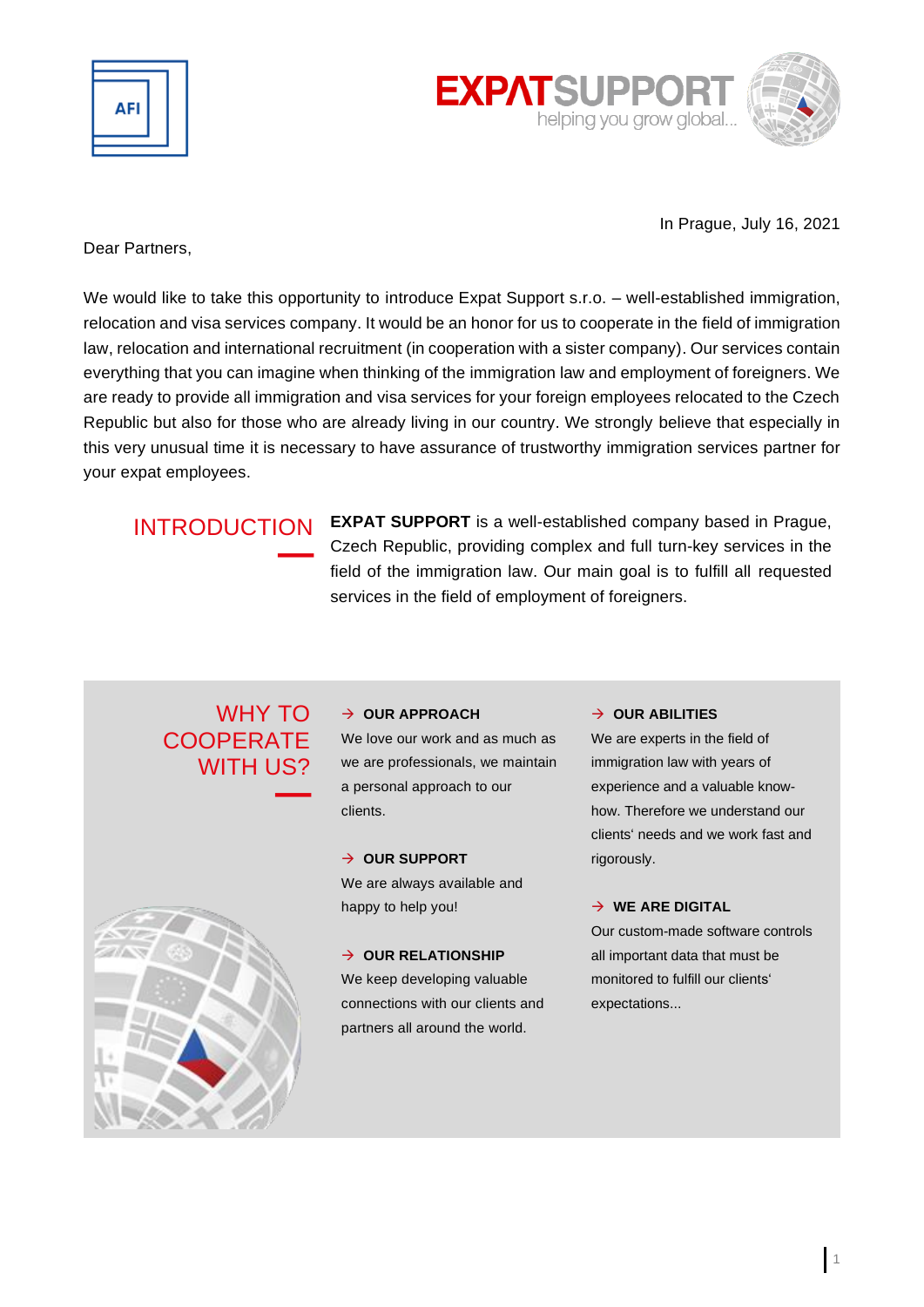

# GUARANTEE OF **EXCEPTIONAL SERVICES**

¯

¯

Besides providing full scope support with all types of visas and stay permits, we also help with many other requests that our clients have. We happily provide assistance to our clients not only in immigration issues but also in all life situations which could be complicated to manage without our support.

# WE ARE PROUD TO BE A PARTNER OF THE FOLLOWING **COMPANIES**

| Continental<br>Automotive | Cushman & Wakefield<br><b>Czech Republic</b> | <b>ASAHI CE &amp; Europe</b><br>Services s.r.o. |
|---------------------------|----------------------------------------------|-------------------------------------------------|
| Howden<br>Group           | Wood & Company<br><b>Financial Services</b>  | Kostal<br><b>CR</b>                             |
| <b>COLAS</b>              | Randstad                                     | Internet<br>Mall                                |
| Wrike Czech,<br>S.I.O.    | Tabella                                      | <b>GEP</b><br><b>Czech Republic</b>             |
| PharmaSwiss               | Tamura<br>Europe                             | Vysocina<br>Gladiators                          |
| Geewa                     | <b>Wargaming Prague</b>                      | Ortho Clinical<br>Diagnostics Czech             |
| <b>Tirecheck</b>          | Alza.cz                                      | and many<br>others                              |

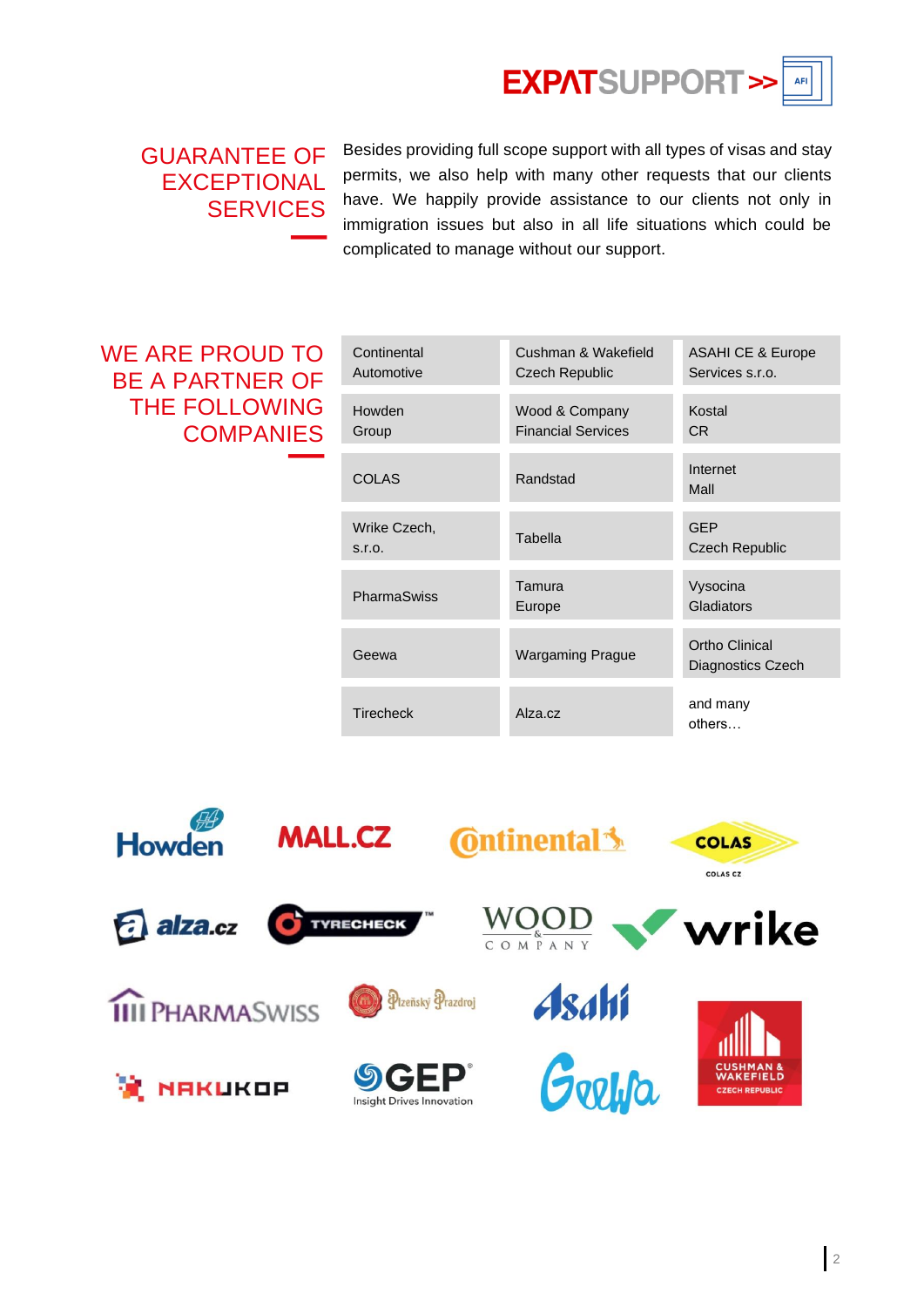**EXPATSUPPORT** 

## INBOUND VISAS

¯

#### → **SCHENGEN VISA**

It is a visa for the length of stay of maximum 90 days.

#### → **LONG STAY VISA**

It is a visa for the length of stay over 90 days. There are many types of long-stay visas and the difference is mostly in the purpose (reason) of stay. The most usual is family reunification, studies or business.

#### → **LONG TERM RESIDENCE**

Most popular typ of stay permit is for those who plan to stay in the Czech Republic for more than 1 year or for those who are in the Czech Republic with Long-Stay Visa and want to prolong their stay.



#### → **WORK VISA**

Employee Card, Blue Card, Employment permission released by the Labour Office etc.. It is the most common and also most important part of our visa agenda.

#### → **BLUE CARD**

The Blue Card is another type of longterm residence permit in the Czech Republic, where the purpose of the stay is employment. In the case of blue card, a higher qualification (higher degree) is required and the employer must guarantee the applicant a wage corresponding to at least 1.5 of an average gross monthly wage in the Czech Republic. A foreigner with this type of residence permit is entitled to reside in the Czech Republic and at the same time work at the job position for which the blue card was issued. The vacancy must be reported to the Labor Office at the beginning of the process. The approval process itself usually takes 60 days from the submission of the application to the Embassy. The blue card is issued for a maximum of 2 years. It is possible to extend it.

### → **PROGRAMS FOR ECONOMIC MIGRATION SUPPORT**

*(Key and Scientific Staff Program, Highly Qualified Employee Program and Qualified Employee Program)* These governmental programs facilitate the possibility of processing residence permits for foreign employees. The inclusion of the company in one of the governmental programs brings many benefits to employers and their future employees. At a time when the COVID pandemic has restricted the functioning of some embassies, participation in a governmental program is often the only way to apply for certain types of visas and work permits.

#### → **PERMANENT STAY**

Foreigners, who settled down in the Czech Republic, plan to live here and fulfill all the lawful requirements are allowed to apply for permanent stay permit.

#### → **TEMPORARY STAY**

It is a confirmation of stay for EUcitizens and their family members (can be also non-EU citizens). When a non-EU citizen gets temporary stay permit, by the Czech immigration law, this person is considered as EU citizen.